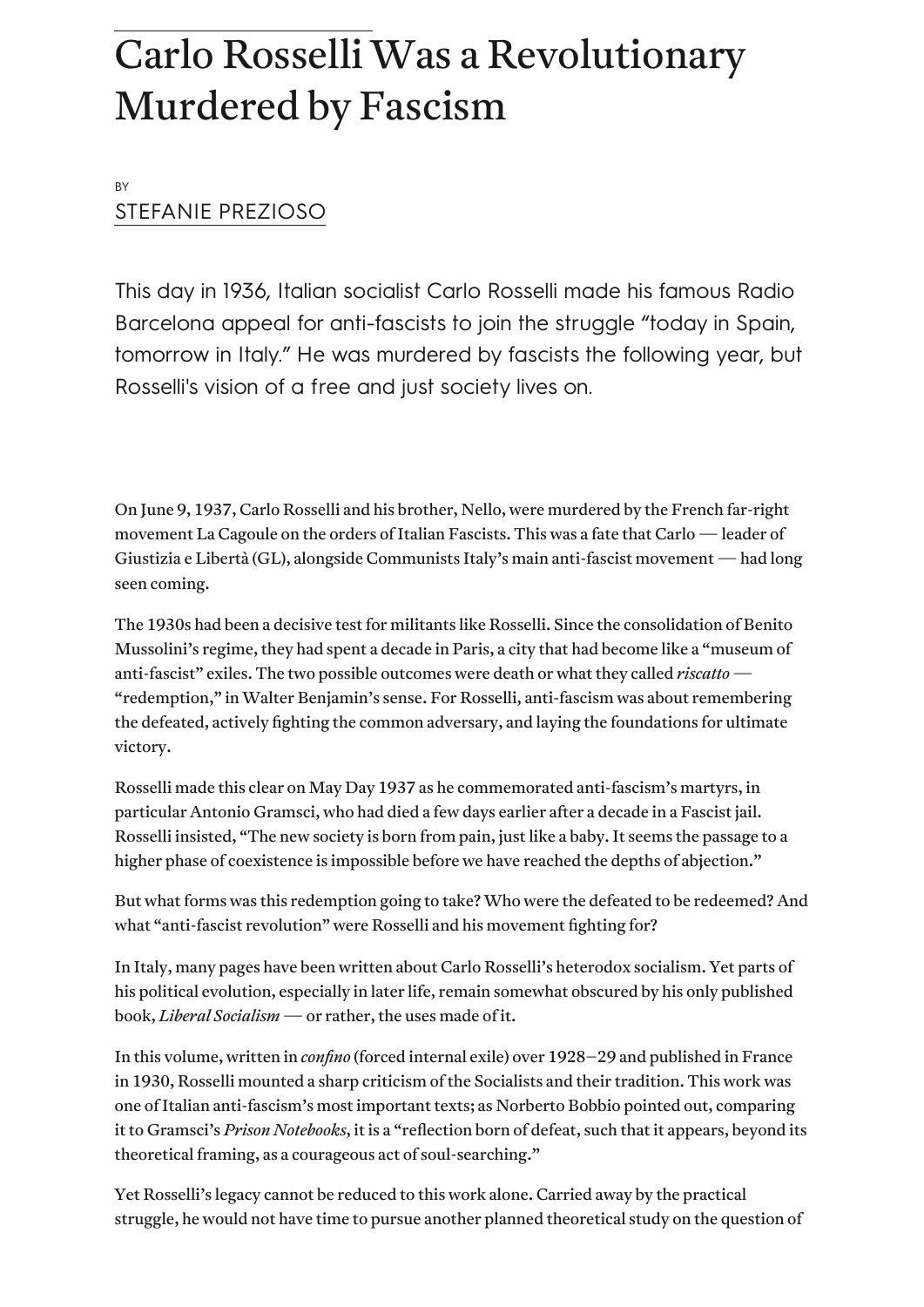revolution. Yet the 1930s were also a period in which Rosselli's movement began to make clear what the fundamental characteristics of the anti-fascist revolution would be.

# A Terrible Novelty

Defining this revolution was at the heart of the analyses published in the *Quaderni di Giustizia e Libertà* journal, the movement's weekly, founded in 1932. It gained further definition through outbursts of working-class resistance and seemingly ever more decisive revolutionary moments, from the armed struggle in the [streets of Vienna](https://jacobinmag.com/2017/02/red-vienna-austria-housing-urban-planning) in 1934 to the Asturias uprising and the Spanish revolution of 1936.

For Rosselli, the shifting definition of the struggle and its objectives was also a matter of moving from "*anti*-fascism to the moment *beyond* fascism." In this vein, the *Quaderni*'s first issue in January 1932 expressed the need to move from "a negative and indistinct anti-fascism" to a "constructive anti-fascism that speaks to the fundamental problems of the revolution."

The GL movement had been founded in 1929 by Rosselli, alongside Emilio Lussu and Francesco Fausto Nitti, after their remarkable, unprecedented escape from the island of Lipari. The means of their arrival in France heralded not only a change of style for exile anti-fascism but also a radical transformation of its tactics.

> Until that point, the traditional parties had proven unprepared for the struggle that had to be waged. Arrangements among the secular, noncommunist anti-fascist parties in exile had succeeded in coordinating the efforts of parties from Italy's pre-Fascist era. But they had not really drawn the conclusions of their defeat by Mussolini's now consolidated regime.

The Concentration for Anti-Fascist Action, uniting such parties from 1927 to 1934, provided further proof of their inability to adapt their repertoire of action, their doctrine, and their political strategy to the new situation Fascism had created. The Concentration presented itself as a foreign-based para-government, the true representation of Italy, awaiting its eventual return to power. Yet even after ten years of battle, it struggled to make anyone understand why, as France's attorney general asked the exiled reformist Filippo Turati, "Italy does not revolt."

For this reason, Rosselli defined GL as the first movement created entirely in order to fight fascism — "because it sees in fascism the central fact, the terrible novelty of our time." He saw other anti-fascist movements as lacking an "active awareness" of the historical process underway — understood as

"willingness to face the dangers" of fighting fascism. This observation certainly held true for the years leading up to Mussolini's banning of the anti-fascist parties in 1926 and became particularly stinging at the beginning of the 1930s, when anti-fascism's political impasse became increasingly obvious even to its main participants.

Created to respond to these limitations, GL advocated the overcoming of the pre-Fascist political configuration, presenting itself as a socialist, republican, and liberal "action unit" whose goal was to revive the struggle on Italian soil itself; in November 1931, the Concentration

**Rosselli defined Giustizia e first mated entirely ht fascism — :s** in fascism **t**, the terrible  $\cdot$  time.<sup>"</sup>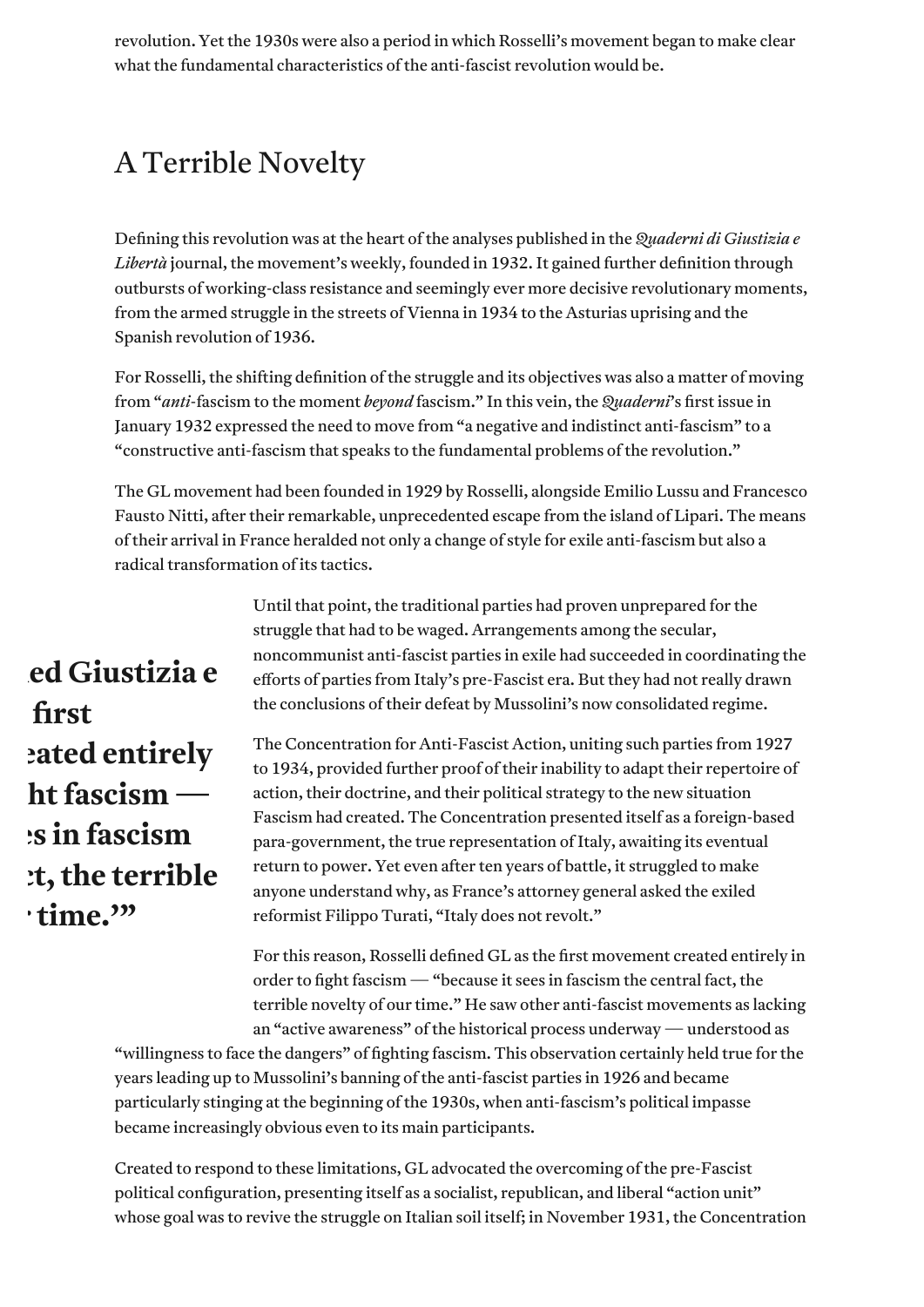of Anti-Fascist Action gave it a mandate to do so. This meant joining battle on the "only terrain that political logic imposes" — an illegal and violent struggle, if necessary. "We are at war," Rosselli wrote.

Founded on the two imperatives of "thought and action," handed down from the nineteenthcentury republican Giuseppe Mazzini, GL presented itself as a "revolutionary movement" that aimed to "overthrow fascism" through insurrection. This "unitary and romantic" phase in its activity demanded closing ranks and taking action against fascism at whatever cost. For Rosselli, "with an opposition divided into a thousand groups and subgroups, with an opposition that does not achieve a fierce unity in struggle, fascism will last a hundred years."

Here there was no space for drafting a political program, which could have prompted tensions over the ultimate ambitions of the different forces in GL's ranks or among those who supported its clandestine struggle in Italy. Not until the arrest of most of the leaders of GL's clandestine cells at the start of the 1930s, mainly in the north of Italy, would it lay the foundations for real reflection on what sense the struggle should take and the alliances this should involve.

### "We Are Outlaws"

Carlo Rosselli and GL's members saw their political engagement as a radical rupture with fascism but also with pre-Fascist Italy. They were galvanized in "revolt against the men, the mentality, the methods of the pre-Fascist political world."

This also meant a particular focus on the Socialists, who had been hobbled by their failure to engage in the "courageous soul-searching" that Rosselli demanded already in 1926. The "selfcriticism" he insisted upon, even as he asserted his attachment to their cause (following the 1924 Blackshirt assassination of MP Giacomo Matteotti, Rosselli had joined the reformist-socialist party), was indispensable if they were to situate their action within the current historical process and show their "strength and vitality." However, what instead prevailed in this party was passivity — for Rosselli, the fruit of the crystallization of a narrow positivist and determinist doctrine.

In this, Rosselli was very much part of a political generation that also included the revolutionary liberal Piero Gobetti and the communist Gramsci. They had been nurtured on the idealism of Benedetto Croce and Giovanni Gentile and the "concretism" of [Gaetano Salvemini](https://www.jacobinmag.com/2020/09/mussolini-italo-ethiopian-war-fascism-salvemini), and were in open conflict with the old Italian socialism and its bureaucratic paralysis, to which they opposed the "ethical sense of politics," "voluntarism," and "action."

This generation thus tended toward a rereading or a revision of Marxism, which took on the trappings of an intergenerational conflict. In one 1924 text, Gobetti identified "two anti-fascisms" — that of the young and that of the old. Rosselli presented his own liberal socialism as "the explicit confession of an intellectual crisis . . . very widespread in the young socialist generation."

The "old" Socialist Party had, Rosselli insisted, proven incapable of understanding fascism as a phenomenon and therefore of overcoming it. In this, it suffered from the defects of all the conservative parties, "rigid,

# **"Rosselli and his** were galvanize **against the men mentality, the**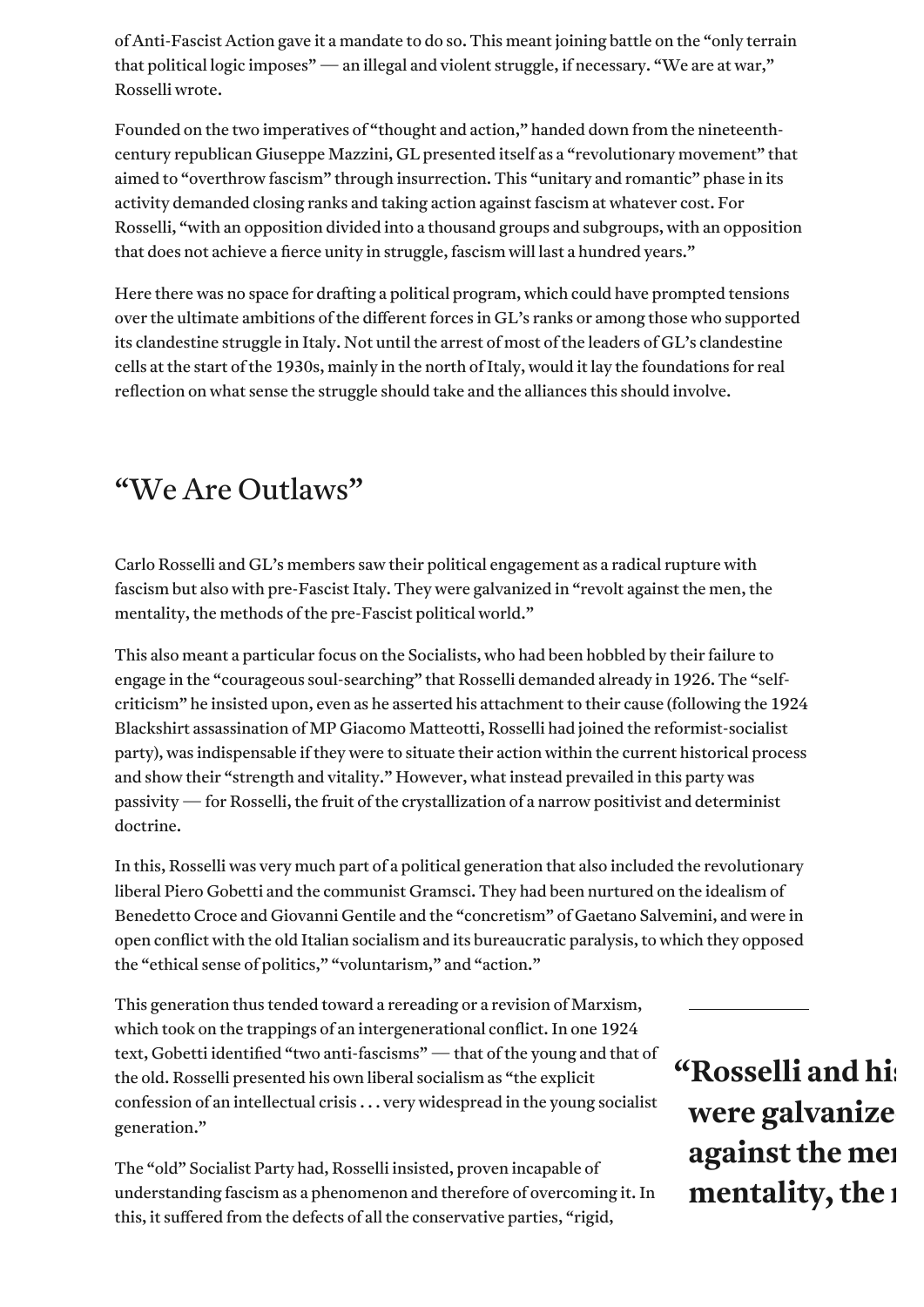sectarian, jealous . . . fearful of all sudden innovations." This uncompromising analysis of the Socialists would be one of the main themes of Rosselli's understanding of the Italian crisis. Yet he also insisted that there could be no anti-fascist fight in separation from a socialist perspective.

#### the pre-Fascist **world.'"**

"I am a socialist," he wrote in Gobetti's *La Rivoluzione liberale* in 1924,

because of a set of principles, of experiences, of the conviction — drawn from study — of the evolution of the environment in which I live; I am a socialist by culture, by instinct, but also — I say it loudly so that certain absolute determinists or shrivelled-up Marxists can hear me — by faith and by sentiment. I do not believe that socialism will be, and that the working class will assert itself in history, through the fatal evolution of things, regardless of human will. To those who speak to me in this language, I reply with Sorel — and here is all my voluntarism socialism will be, but could also not be.

GL was thus created to make up for the lack of "faith," "will," and "passion" that condemned to defeat the only historical force — socialism — whose "permanent and definitive" opposition to fascism was above question, precisely because it represented "the interests of a class that has nothing to do with fascism: the proletariat." With his reference to Sorel, Rosselli wanted to breathe into socialism a faith in human action that he saw as absent from classical Marxism.

For Rosselli, a renewal of socialism was interdependent with the anti-fascist struggle. In 1932, he wrote, "the hour of all heresies has come," an hour calling for a "profound reorganization of the forces of the Left . . . preceded and accompanied by a ruthless and opportunistic revision of [their] doctrines." This need for transformation also seemed connected to the possibilities created by the passing of the baton from one socialist generation to another; the old reformist leaders Filippo Turati and Claudio Treves died in exile in 1932, and rebirth seemed within reach.

#### Anti-Fascist Revolution

Fascism set young democrats, liberals, republicans, and reformist socialists in a paradoxical situation, confronting them with the need to fight a rearguard action to defend democratic freedoms. Doubtless, the anti-fascist commitment of liberals like Ernesto Rossi or Riccardo Bauer was built on this primary revolt, which was more moral than political in character.

Early in its life, Giustizia e Libertà also made these priorities its own. A manifesto distributed in Italy in 1931 defined the GL program as a "transitional program . . . limited to restoring freedom for all and correcting the most serious injustices."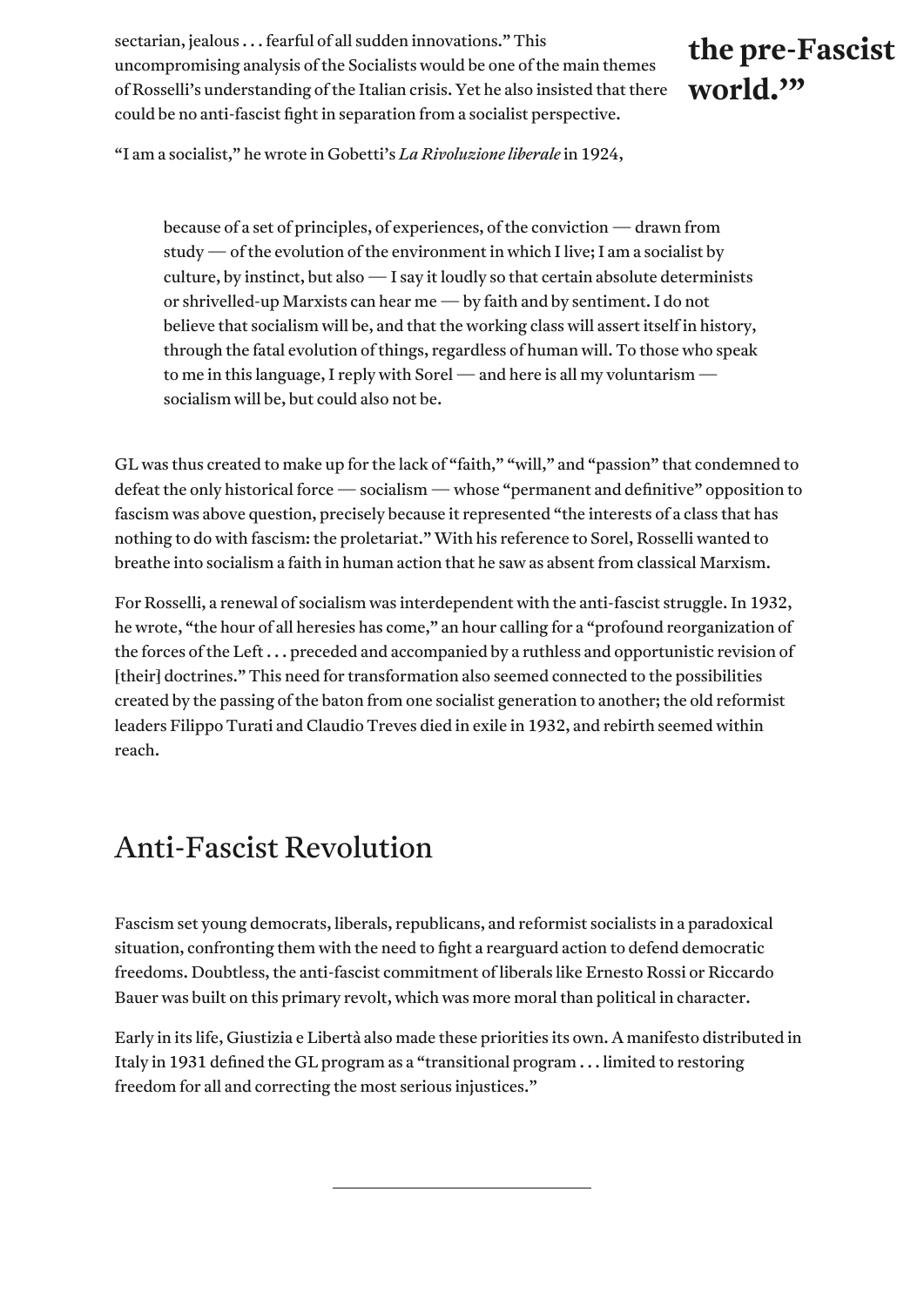### **"Rosselli insisted that there could be no antifascist fight in separation from a socialist perspective."**

Yet this was also the moment when the fight for freedom escaped the historical-theoretical frameworks of the revolutions of the eighteenth and nineteenth centuries, and instead integrated their legacies into the century of October 1917. Best typifying this generation, combining liberalism with revolutionary politics in this "exceptional conjuncture," was Piero Gobetti.

During his short life, Gobetti stood for a liberalism rooted in the concrete experience of struggles from below, which he saw most fully expressed in the factory councils in Turin and the soviets in Russia. Gobetti termed the workers' movement "freedom in the making" and the October Revolution "an affirmation of liberalism," because it broke "a centuries-old slavery" by creating an "agrarian democracy" — a state in which "the people have faith."

Gobetti's magazine, *La Rivoluzione liberale* — a title which itself stirred much perplexity across the political spectrum — was, in this sense, truly a "program of action," firmly rooted in his understanding of October 1917 and the concrete experience of the Italian factory occupations of 1919–1920. Autonomy, anti-bureaucratic demands, voluntarism, "free initiative from below," and the historical role of the individual rather than "the mass" — these made up the inner secret of Gobetti's libertarian and revolutionary brand of liberalism. Here a freedom "which liberates" was indissolubly linked to social revolution and the realities of the twentieth century.

Rosselli himself drew deep on this liberalism. Thus, if in 1930 he saw "the revolutionary conquest of freedom [as] the indispensable premise," and in 1932 underlined the revolutionary character of democratic demands in the "concrete situation of Fascist Italy," in 1934 he forcefully argued that the freedom GL fought for was the freedom "of the toiling masses," which also meant "the duty to use power, once conquered, against the exploiters and reaction." From the "struggle for bread and more humane living conditions, identified, for all social classes and especially the working class, with the struggle for freedom," Rosselli passed to "freedom in the fields, in the factory, at work. Human freedom. Integral humanism."

In 1934, faced with a skeptical Leon Trotsky, Rosselli insisted on these Gobettian influences. Rosselli and Gobetti shared a similar definition of fascism — a political phenomenon that they situated fully within the processes of Italian history. Gobetti wrote insightful pages pointing to the inextricable link between Italian history, fascism, and what many authors then called the "Italian character." Rosselli soon refined this idea by speaking of a "gradual degeneration" passing from the post-unification period to Fascism. If Fascism resulted from the moral, political, and cultural immaturity of Italians — a "lack of character" — the building of a new political order must inevitably proceed via a revolutionary struggle, at first based on the example of active minorities, then "spreading to vast strata of the population."

A Mazzinian, romantic, and elitist conception of political struggle drawn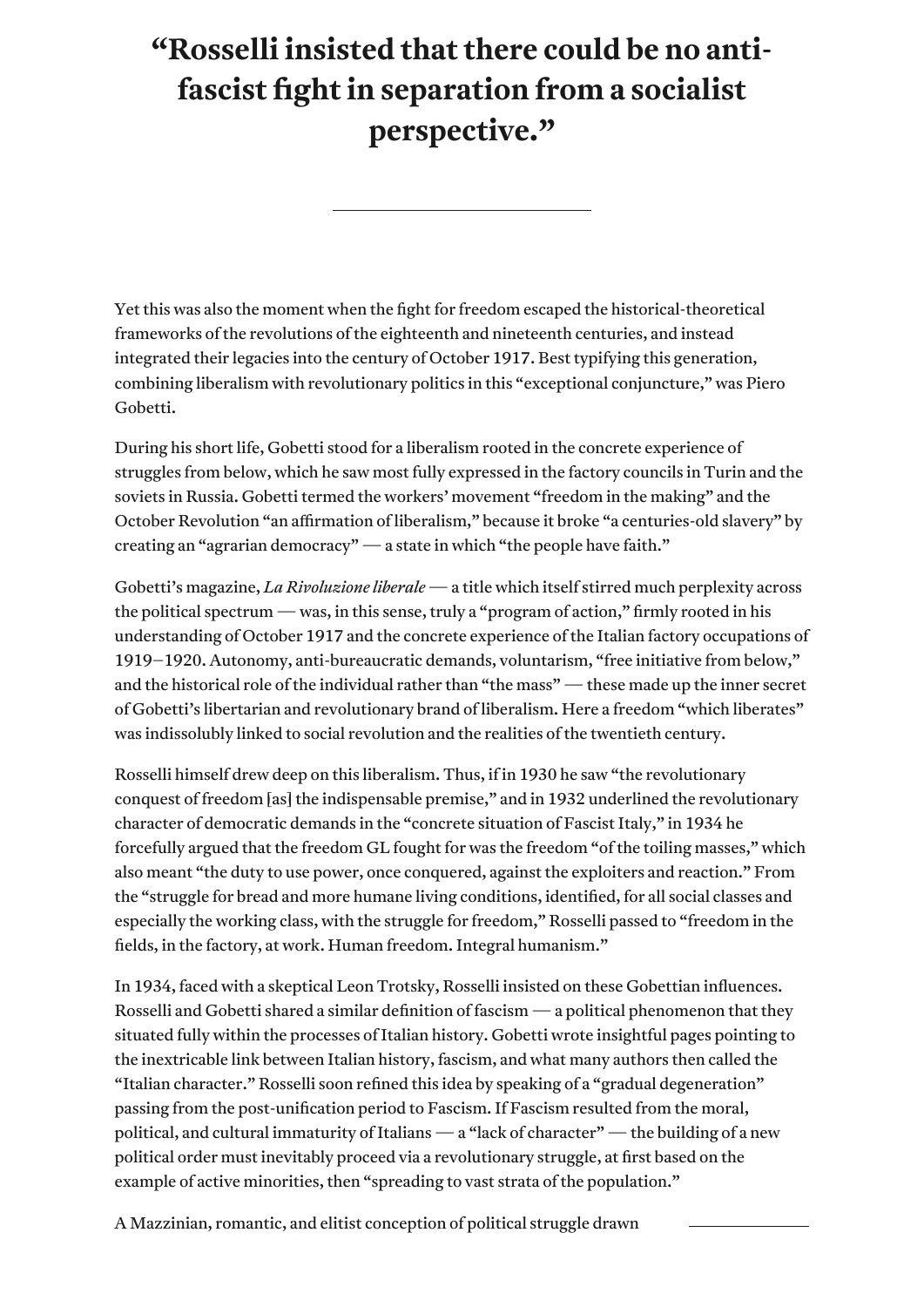from the previous century was thus also part of the political moment in which Rosselli thought and acted. It would be reductive to consider his talk of active minorities only in relation to the political heritage of the Risorgimento (Italian unification), though he certainly drew heavily on this. Rather, the revolutionary anti-fascist struggle had to take account of the terrain in front of it, an Italian society commanded by a "mass reactionary regime." There was no hope that an amorphous mass lacking political coherence would itself set in motion. For Rosselli, only politically conscious, active minorities could lead the revolutionary struggle. He had no hesitation in pointing to Karl Marx, "a solitary researcher in the British Museum," and Lenin, who firmly believed in the "essential role of the revolutionary

## "For Rosselli, 01 conscious, activ could lead the **r struggle."**

minority forged in the illegal struggle," as examples to follow. Rosselli did not believe that the revolution could be unanimous; rather, it had to be plural and creative. "The revolution is not the conquest of the levers of command by a small minority," he wrote in 1936.

The revolution is a ferment, a reversal from below, a social crisis, an economic, political and moral crisis. The revolutionary party must not conceive itself as a small state but rather as a microcosmic society, with all the plurality, intensity, and richness of motives proper to a free society.

Thus, the revolution is the product of voluntary and conscious self-organization from below especially embodied, in Rosselli's eyes, by Russia's peasant-soldiers. But if there was no doubt that the October Revolution is the "indispensable starting point for any revolution in Europe," it could not be a model for Italy to follow. "Revolutions [could] not be imported," but could be adapted.

Rosselli thus postulated a radically democratic and profoundly Italian revolution, defined as the encounter between October 1917 (which he distinguished from the "dictatorial atrocities" that followed) and the heritage of a West returning to the sources of early nineteenth-century freedom struggles. "The revolution was for Marx," he wrote in 1934,

like for all the revolutionaries of the last century, synonymous with the emancipation of the human person and a full federalism. The conclusion is clear: if it does not want to degenerate into a new statolatry, into more ferocious barbarism and reaction, the Italian Revolution must raise — over the rubble of the capitalist fascist state — society and federations of associations, as free and varied as possible. . . . Man, not the state, is the ultimate end.

Rosselli never imagined that Italy could go without a revolution; in fact, most anti-fascists shared this view. Only a few old liberals still thought, in the 1930s, that it was possible to "send the regime packing with its cap in its hand" and restore the constitutional legitimacy of the Italian state. For fascism had "its roots in the Italian subsoil" and was indissolubly linked to World War I and the counterrevolutionary role the bourgeoisie had given it in the post-1918 political, social, and economic crisis. In short, since fascism was "both a class reaction and a moral crisis," "only a profound revolution [could] bring down . . . the economic, moral, and political causes that have made it so easily victorious."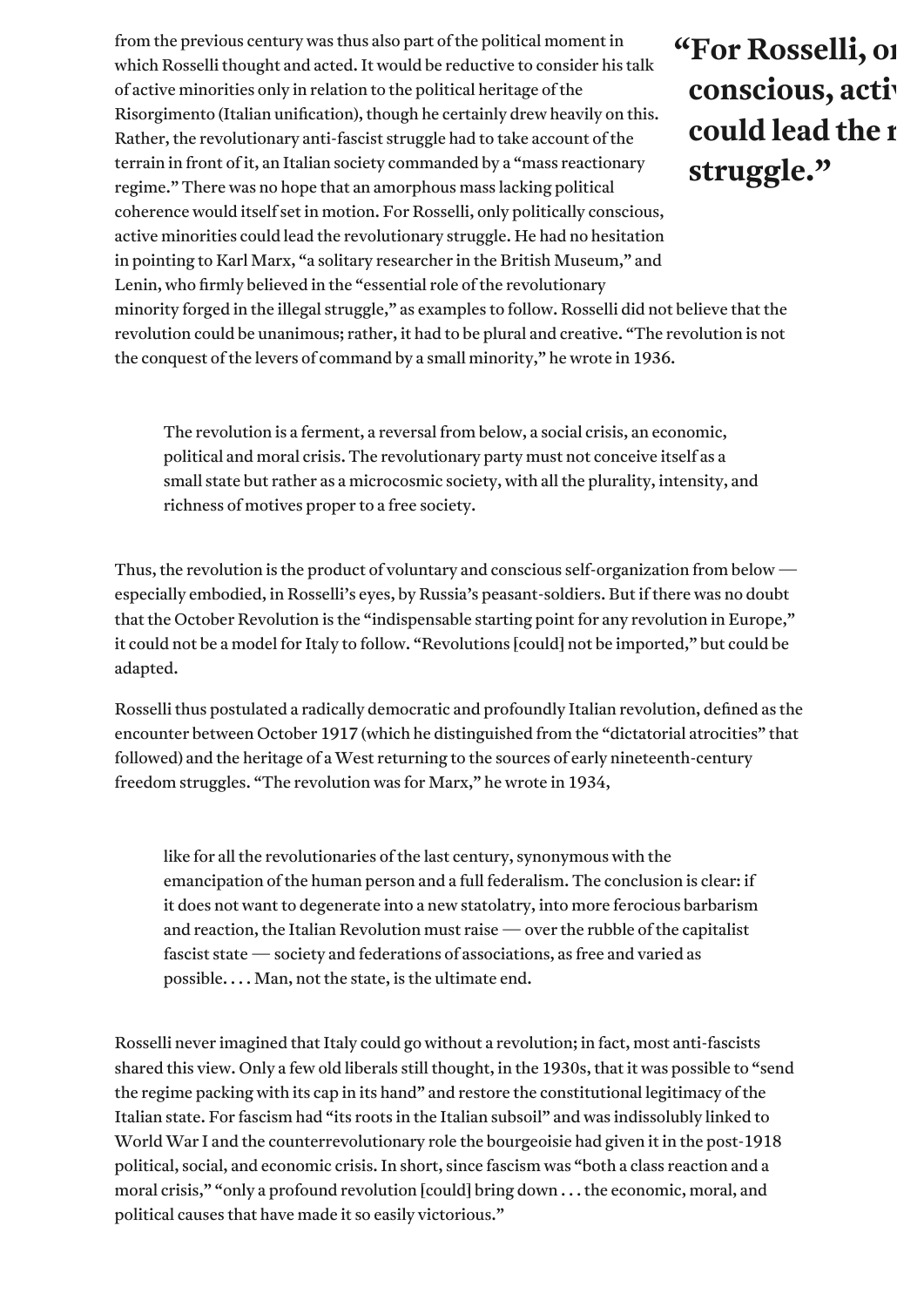#### Class Politics

Throughout the 1930s, Rosselli applied himself to identifying the actors in this revolution, and the political forces indispensable to its success. This quest led him to reject ever more categorically the classes that he blamed for supporting fascism and instead make the proletariat the "living force" of the revolution.

This had not always been so. In its first manifesto distributed in Italy, the GL spoke of a "transitional program . . . that can be accepted by all, from the socialist and communist worker to the antifascist bourgeois." But if, in 1932, Rosselli pointed to the petty and middle bourgeoisie "whose savings and function must be safeguarded," he now spoke of the peasantry and the working class as the driving forces of the revolutionary process. Among the fundamental reforms to be made during the revolutionary crisis were the creation of a republic, agrarian and industrial reforms (for which he foresaw "light compensation"), and the nationalization of the big private credit banks.

Yet by 1934, he restricted the driving force of the revolution to the workers, peasants, and intellectuals "who share its ideals and destiny" while maintaining the objective of a two-sector economy — "a socialist organization of industrial production and a semi-socialist organization of agrarian production . . . that respects the freedom and dignity of man," he wrote to Gaetano Salvemini in 1936.

# **Fhe October** as the **e** starting *<u>revolution</u>* in **Could not be a y** to follow."

The anti-fascist revolution was ever more clearly proletarian, and antifascism synonymous with anti-capitalism. This anti-capitalism, he maintained, was not abstract but "concrete and historical," based on the observation of contemporary liberal democracy and the subsequent conviction that it had exhausted its historical function. Rosselli called for a preventive revolution to ward off another war.

The gradual radicalization of Rosselli's political thought led him to review GL's potential allies in the anti-fascist revolution. He never underestimated the Communist Party of Italy (PCI), the only other force that had a clandestine presence in the peninsula. He was also conscious that the USSR offered a myth useful to the anti-fascist struggle.

Yet Rosselli refused to wear any blinkers. Precisely in the name of the ideals that guided the anti-fascist struggle, he challenged the pure and simple exaltation of the USSR and vigorously denounced Stalinism. In the June 12, 1936, issue of *Giustizia e Libertà*, taking up Victor Serge's words in his letter

to André Gide published just two days previously, he asked a question vital to any serious opposition to fascism: "How can we block the way [to fascism] with so many concentration camps behind us?"

Nonetheless, Rosselli had no doubt that the PCI would be indispensable to the coming revolutionary struggle, and defended this position despite the tough conflicts that set him against a major part of GL. He never gave up on it, despite the conflicts with the PCI both in the time when it cast reformist socialists as "social-fascists" and then when Palmiro Togliatti's party made its appeal to "Blackshirted brothers."

Before his death, Rosselli advanced the principle of creating a unitary or single "party of the